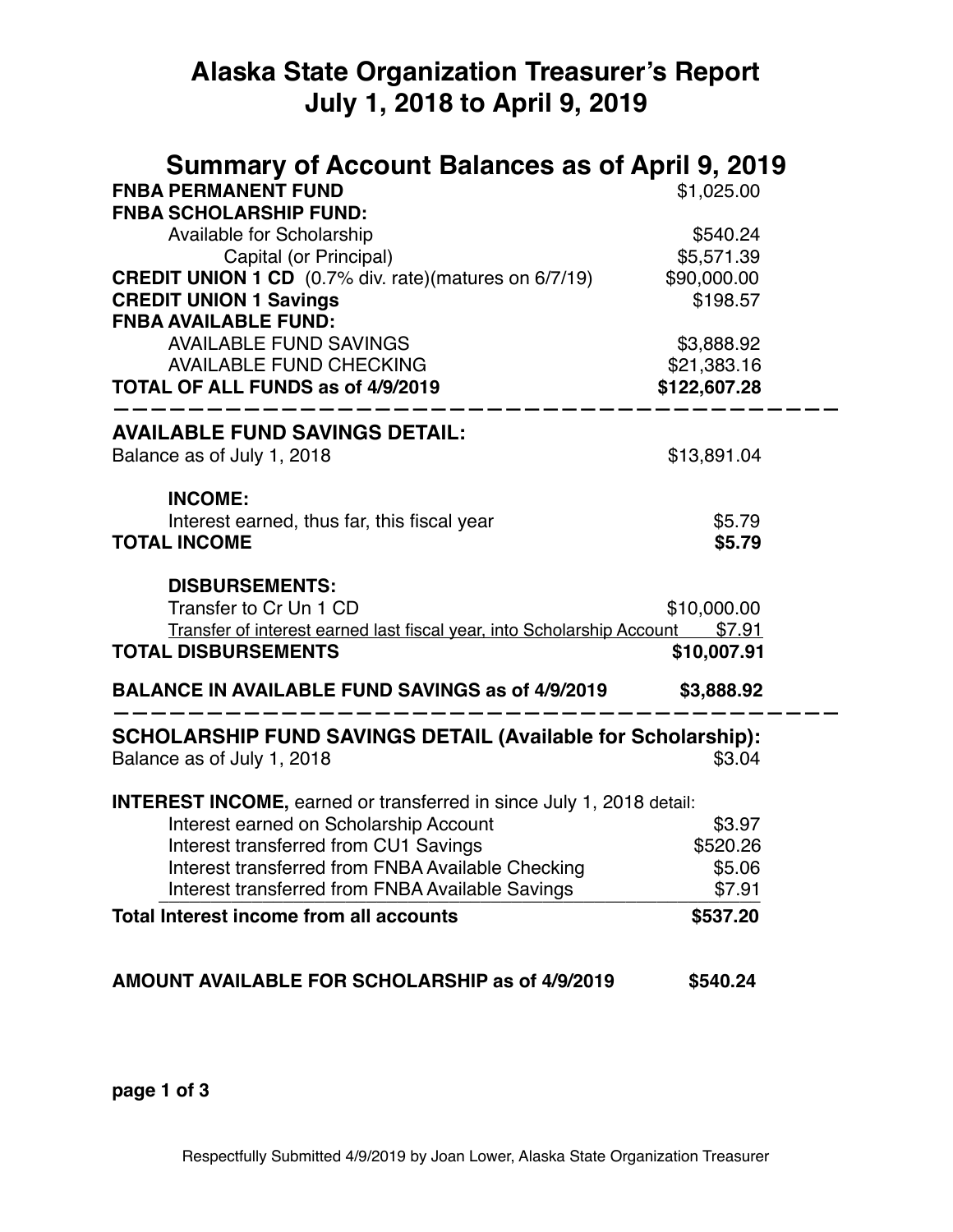## **Alaska State Organization Treasurer's Report July 1, 2018 to April 9, 2019**

## **AVAILABLE FUND CHECKING DETAIL:**

**Balance as of July 1, 2018 S19,866.98** 

**INCOME,** thus far this fiscal year, detail:

| Dues:                                          | State, Active          | (219 X \$24)              | \$5,256.00 |
|------------------------------------------------|------------------------|---------------------------|------------|
|                                                | State, Reserve         | (9 X \$9)                 | \$81.00    |
|                                                | State, Initiation      | $(14 \times $2.50)$       | \$35.00    |
|                                                | State, Scholarship     | $(203 X $1) + (25 X $20)$ | \$208.00   |
| <b>Subtotal of State dues and fees</b>         |                        | \$5,580.00                |            |
|                                                | International, Active  | $(219 \times $40)$        | \$8,760.00 |
|                                                | International, Reserve | (9 X \$20)                | \$180.00   |
| <b>Subtotal of International dues</b>          |                        | \$8,940.00                |            |
| Interest earned on available checking          |                        | \$6.80                    |            |
| Dues Overpayment by Chapters                   |                        | \$30.50                   |            |
| <b>TOTAL INCOME, thus far this fiscal year</b> |                        | \$14,557.30               |            |

**DISBURSEMENTS,** thus far this fiscal year, detail:

| Bank charges (Safe Deposit Box Rental)                                 | \$60.00     |
|------------------------------------------------------------------------|-------------|
| Dues paid to International                                             | \$8,940.00  |
| GoToMeeting expense                                                    | \$56.00     |
| <b>Insurance - Treasurer's Surety Bond</b>                             | \$150.00    |
| <b>Insurance - Liability</b>                                           | \$175.00    |
| <b>Insurance - Travel</b>                                              | \$42.12     |
| Donation to International Speakers Fund                                | \$50.00     |
| Donation to World Fellowship Fund                                      | \$50.00     |
| <b>State President Discretionary Fund</b>                              | \$2,555.61  |
| Transfer, to scholarship account, of interest earned                   | \$5.06      |
| <b>Web Hosting</b>                                                     | \$33.90     |
| State Literacy Project - RAISS-Catholic Social Services.               | \$200.00    |
| State Literacy Project - MCA                                           | \$300.00    |
| Dues Overpayment Refund to Chapters                                    | \$30.50     |
| <b>Award Concepts - State President Pin</b>                            | \$30.25     |
| <b>New Checks</b>                                                      | \$33.88     |
| Transfer to Scholarship Principal ('16-'17 scholarship fees collected) | \$162.00    |
| Transfer to Scholarship Principal ('17-'18 scholarship fees collected) | \$166.80    |
| <b>TOTAL DISBURSEMENTS</b>                                             | \$13,041.12 |
| BALANCE IN AVAILABLE FUND CHECKING as of 4/9/2019<br>page 2 of 3       | \$21,383.16 |